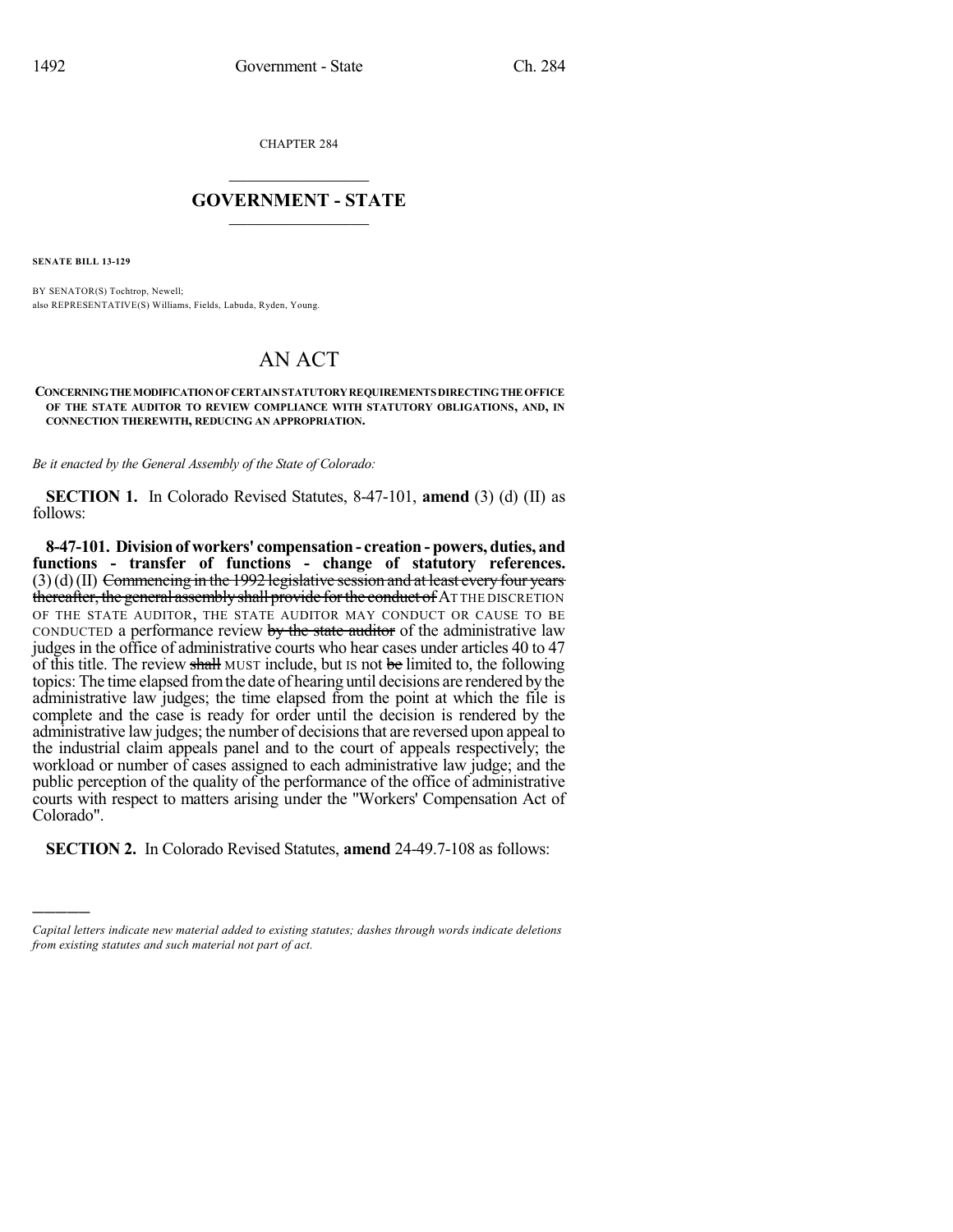**24-49.7-108. Audit requirements.** On or before August 1, 2002, and not less than every two FIVE years thereafter, the state auditor shall review or cause to be reviewed the manner in which moneys from the fund and the additional source fund are expended, any contracts entered into pursuant to this article, and the activities of the board and the office to ensure compliance with the provisions of this article. Upon completing such audit, the state auditor shall provide a report to the governor and the general assembly reviewing the findings of the audit and making recommendations for statutory changes, if any.

**SECTION 3.** In Colorado Revised Statutes, 24-50-903, **amend** (4) (b) introductory portion; and **add** (4) (f) as follows:

**24-50-903. State employee idea application.** (4) (b) Thirteen months after the innovative idea described in the idea application isfullyimplemented, the executive director shall calculate the savings realized for the first twelve months of full implementation. All documentation of the savings realized calculation SATISFYING THE REQUIREMENTS OF PARAGRAPH (f) OF THIS SUBSECTION (4) shall be forwarded to the state auditor for review and verification no later than two months after the twelve months of full implementation of the innovative idea described in the idea application. The state auditor shall have one hundred twenty days from receipt of the savings realized calculation to:

(f) NOTWITHSTANDING ANY OTHER PROVISION OF THIS SECTION, THE STATE AUDITOR SHALL ONLY BE REQUIRED TO UNDERTAKE THE REVIEW AND VERIFICATION REQUIRED BY PARAGRAPH (b) OF THIS SUBSECTION (4) WHERE THE EXECUTIVE DIRECTOR HAS MADE A DETERMINATION THAT THE SAVINGS REALIZED FOR THE FIRST TWELVE MONTHS OF FULL IMPLEMENTATION OF THE INNOVATIVE IDEA DESCRIBED IN THE IDEA APPLICATION EQUALS TEN THOUSAND OR MORE DOLLARS.

**SECTION 4.** InColorado Revised Statutes, 24-72.1-107, **repeal** (2) asfollows:

**24-72.1-107. State auditor - report.** (2) Beginning in 2007, the state auditor shall submit to the governor, members of the legislative audit committee of the general assembly, and members of the state, veterans, and military affairs committees of the senate and the house of representatives, or any successor committees, an annual executive summary of state agency and institution compliance with the requirements of this article based upon audits conducted during the year.

**SECTION 5.** In Colorado Revised Statutes, **amend** 42-5-113 as follows:

**42-5-113. Colorado auto theft prevention cash fund - audit.** Beginning in the 2008-09 fiscal year, and every two FIVE years thereafter, the state auditor shall cause an audit to be made of the Colorado auto theft prevention cash fund created in section 42-5-112 (4) to include procedures to test distributions from the fund for compliance with program requirements and guidelines. The auditor shall review a sample of distributions and expenditures from the Colorado auto theft prevention cash fund for the purposes described in section 42-5-112. The state auditor shall prepare a report of each audit conducted and file the report with the audit committee of the general assembly. Following the release of the audit report, the state auditor shall file the audit report with the judiciary committees of the house of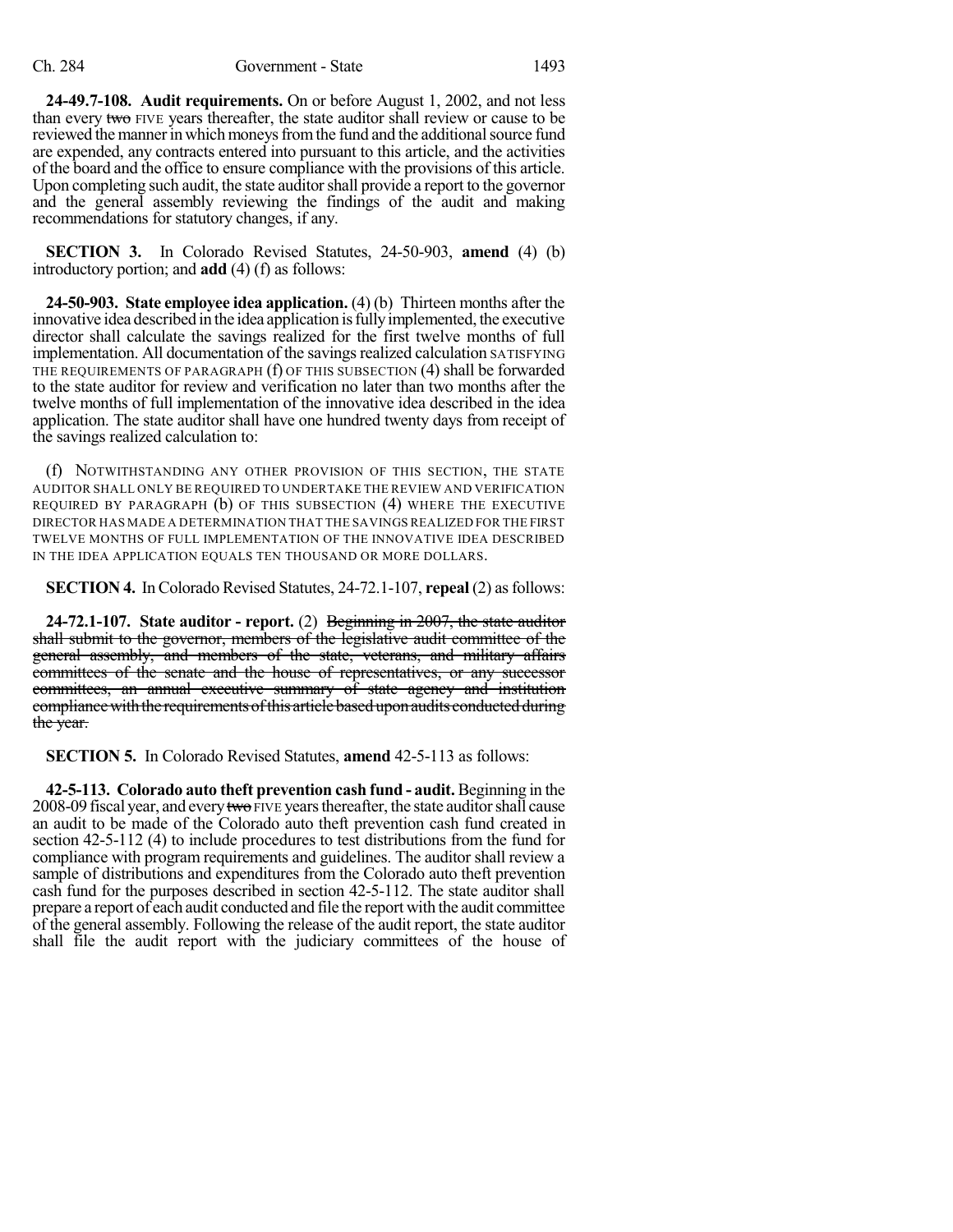representatives and the senate, or any successor committees.

**SECTION 6. Appropriation to the legislative departmentfor the fiscal year beginning July 1, 2012.** In Session Laws of Colorado 2012, chapter 283 (HB 12-1301), **amend** section 1 as follows:

Section 1. **Appropriation.**In addition to any other appropriation, there is hereby appropriated, to the legislative department of the state of Colorado, the sum of \$34,326,736, \$34,320,236, or so much thereof as may be necessary, of which amount \$33,237,355 shall be out of any moneys in the general fund not otherwise appropriated,  $$179,065$  shall be from cash funds, and  $$910,316$  \$903,816 shall be from reappropriated funds, for payment of the expenses of the legislative department for the fiscal year beginning July 1, 2012, to be allocated as follows:

| General assembly                                            | $$11,783,625$ <sup>1/</sup><br>$(66.0$ FTE)         |
|-------------------------------------------------------------|-----------------------------------------------------|
| State auditor                                               | $7,963,562$ $^{24}$<br>7,957,062 2/<br>$(68.0$ FTE) |
| Joint budget committee                                      | 1,480,365<br>$(16.0$ FTE)                           |
| Legislative council                                         | 6,606,338<br>$(68.0$ FTE)                           |
| Committee on legal services                                 | 5,235,260 3/<br>$(53.0$ FTE)                        |
| PERA Amortization Equalization Disbursement                 | 677,848                                             |
| PERA Supplemental Amortization Equalization<br>Disbursement | 579,738                                             |
| Total legislative department                                | \$34,326,736                                        |

 $1'$  Of this amount, \$90,000 is appropriated out of cash funds generated by the sale of bill boxes, legislative directories, and publications and other services provided by the print shop, \$3,816 is appropriated out of reappropriated funds from the methamphetamine abuse prevention, intervention, and treatment cash fund created in section 18-18.5-105 (1) (a), Colorado Revised Statutes, and \$11,689,809 is appropriated out of the general fund.

Of this amount, \$6,967,997 is appropriated out of the general fund, \$906,500 2/ \$900,000 is appropriated out of reappropriated funds received from various departments for audits, and \$89,065 is appropriated out of cash funds received pursuant to section 2-3-113 (7), Colorado Revised Statutes.

In addition, it is anticipated that, during the 2012-13 fiscal year, the tax levy on 3/ civil actions provided for in section 2-5-119, Colorado Revised Statutes, will return approximately \$326,000 to the general fund to offset expenses of the revision of statutes by the office of legislative legal services.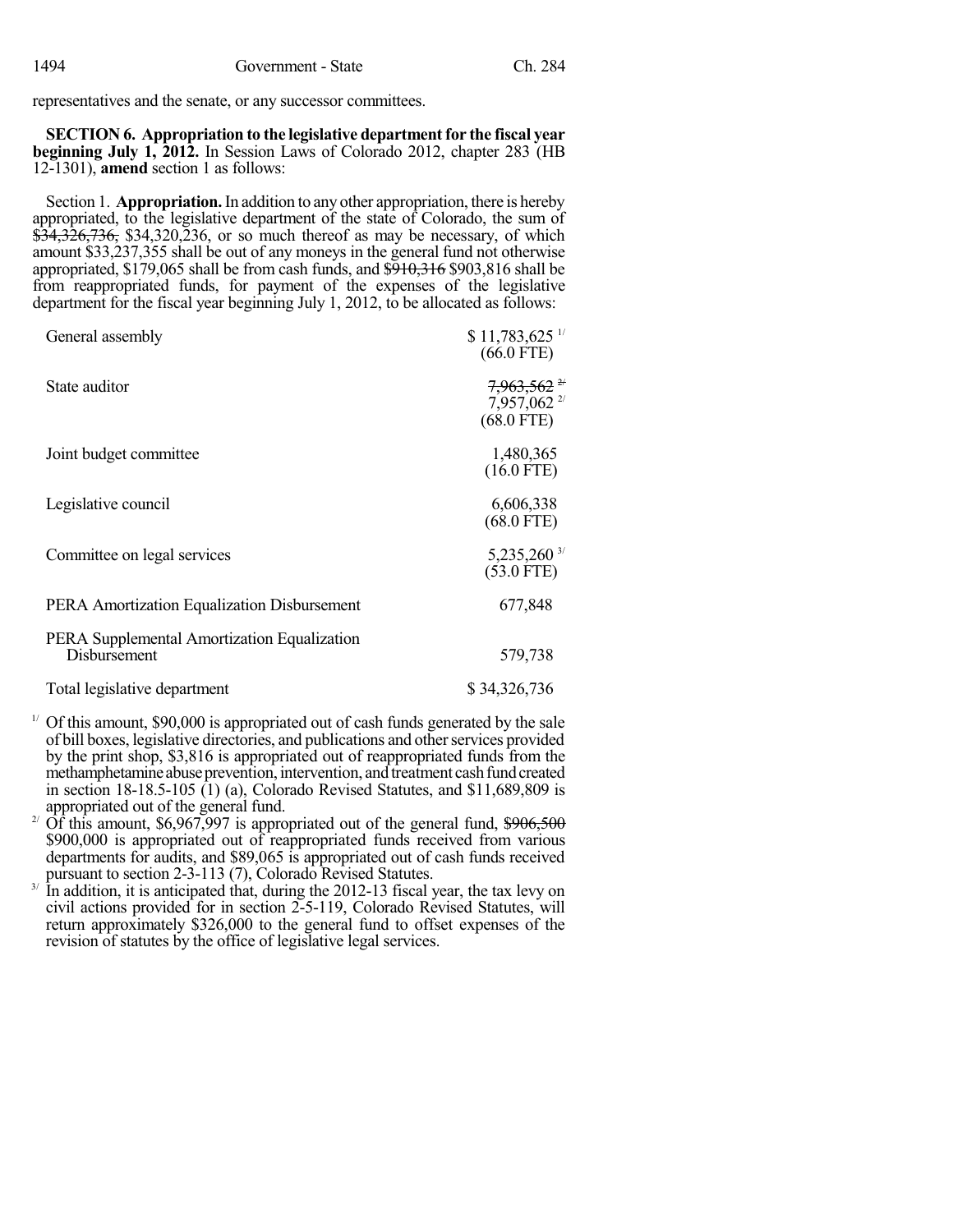**SECTION 7.** Appropriation to the department of public safety for the fiscal **year beginning July 1, 2012.** In Session Laws of Colorado 2012, section 2 of chapter 305,(HB12-1335), **amend**Part XVII(2) and the affected totals, asthe said Part XVII (2) and the affected totals are amended by section 1 of Senate Bill 13-101, as follows:

Section 2. **Appropriations.**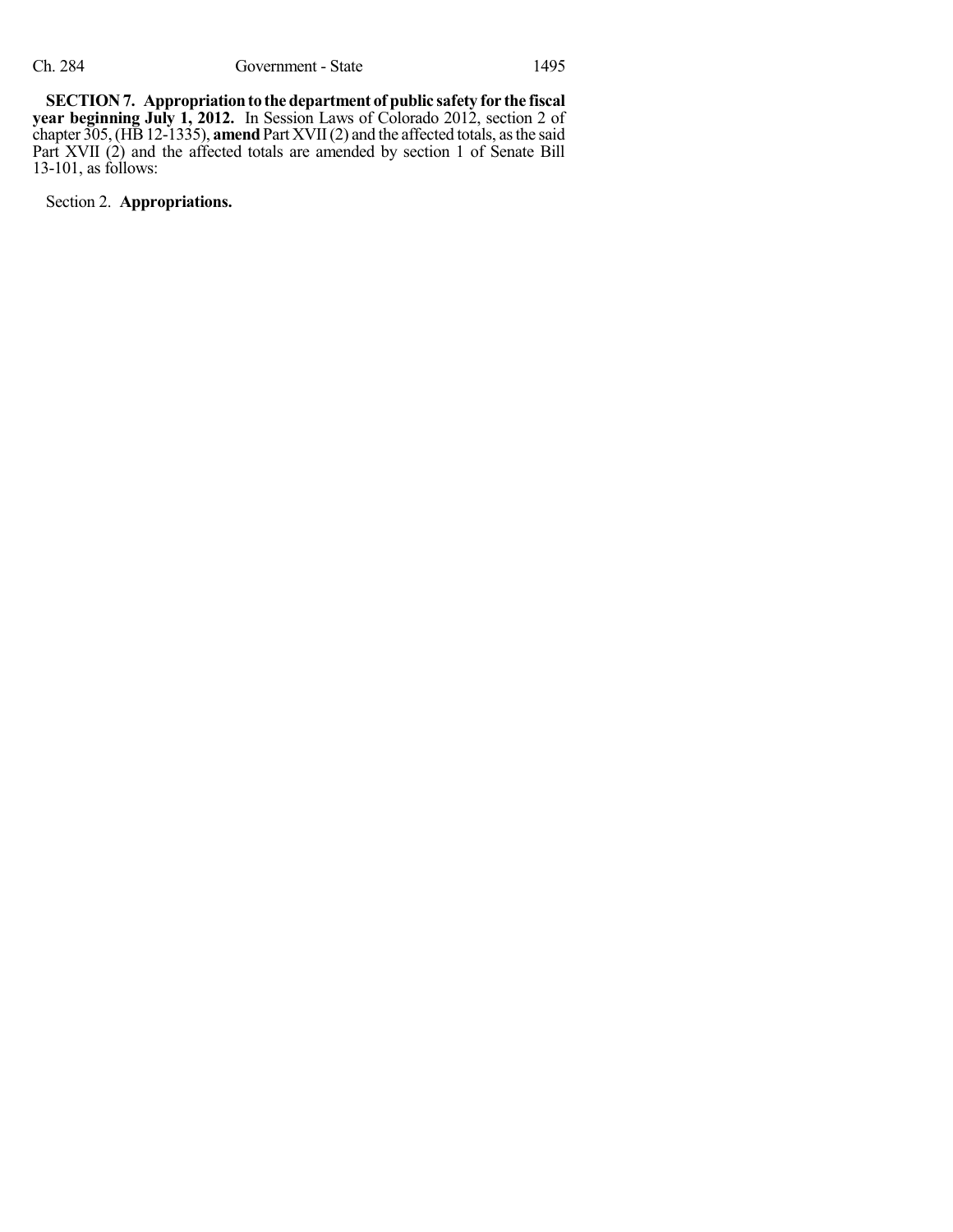## Ch. 284 Government - State

|  | × |
|--|---|
|--|---|

|                               |                           |              | <b>APPROPRIATION FROM</b>          |                                                |                             |                                       |                                |  |  |  |  |
|-------------------------------|---------------------------|--------------|------------------------------------|------------------------------------------------|-----------------------------|---------------------------------------|--------------------------------|--|--|--|--|
|                               | ITEM &<br><b>SUBTOTAL</b> | <b>TOTAL</b> | <b>GENERAL</b><br><b>FUND</b>      | <b>GENERAL</b><br><b>FUND</b><br><b>EXEMPT</b> | <b>CASH</b><br><b>FUNDS</b> | <b>REAPPROPRIATED</b><br><b>FUNDS</b> | <b>FEDERAL</b><br><b>FUNDS</b> |  |  |  |  |
|                               | \$                        | \$           | \$                                 | \$                                             | \$                          | $\mathbb{S}$<br>\$                    |                                |  |  |  |  |
|                               |                           |              | <b>DEPARTMENT OF PUBLIC SAFETY</b> | <b>PART XVII</b>                               |                             |                                       |                                |  |  |  |  |
| (2) COLORADO STATE PATROL     |                           |              |                                    |                                                |                             |                                       |                                |  |  |  |  |
| Colonel, Lt. Colonels,        |                           |              |                                    |                                                |                             |                                       |                                |  |  |  |  |
| Majors, and Captains          | 3,974,328                 |              | 79,007                             |                                                | 3,895,321 <sup>a</sup>      |                                       |                                |  |  |  |  |
|                               |                           |              | $(1.0$ FTE)                        |                                                | $(33.0$ FTE)                |                                       |                                |  |  |  |  |
| Sergeants, Technicians,       |                           |              |                                    |                                                |                             |                                       |                                |  |  |  |  |
| and Troopers                  | 49,087,606                |              | 1,333,464                          |                                                | $46,134,077$ <sup>b</sup>   | $1,620,065$ <sup>c</sup>              |                                |  |  |  |  |
|                               |                           |              | $(18.0$ FTE)                       |                                                | $(576.0$ FTE)               | $(21.6$ FTE)                          |                                |  |  |  |  |
| Civilians                     | 4,384,890                 |              | 42,864                             |                                                | $4,275,817$ <sup>d</sup>    | $66,209$ <sup>c</sup>                 |                                |  |  |  |  |
|                               |                           |              | $(1.0$ FTE)                        |                                                | $(76.5$ FTE)                | $(1.0$ FTE)                           |                                |  |  |  |  |
| Retirements                   | 400,000                   |              |                                    |                                                | 400,000 <sup>a</sup>        |                                       |                                |  |  |  |  |
| Overtime                      | 1,403,815                 |              |                                    |                                                | 1,378,553 <sup>d</sup>      | $25,262^{\circ}$                      |                                |  |  |  |  |
| <b>Operating Expenses</b>     | 12,874,642                |              | 462,528                            |                                                | 12,158,213 <sup>d</sup>     | $253,901^{\circ}$                     |                                |  |  |  |  |
| <b>Information Technology</b> |                           |              |                                    |                                                |                             |                                       |                                |  |  |  |  |
| <b>Asset Maintenance</b>      | 2,843,020                 |              |                                    |                                                | 2,843,020 <sup>a</sup>      |                                       |                                |  |  |  |  |
| Vehicle Lease Payments        | 7,018,665                 |              | 180,862                            |                                                | $6,536,593^{\circ}$         | 187,452 <sup>f</sup>                  | 113,758(I)                     |  |  |  |  |
| Communications                |                           |              |                                    |                                                |                             |                                       |                                |  |  |  |  |
| Program                       | 7,462,168                 |              |                                    |                                                | $6,624,254$ <sup>e</sup>    | 818,173 <sup>g</sup>                  | $19,741$ (I)                   |  |  |  |  |
|                               |                           |              |                                    |                                                | $(127.1$ FTE)               | $(9.0$ FTE)                           |                                |  |  |  |  |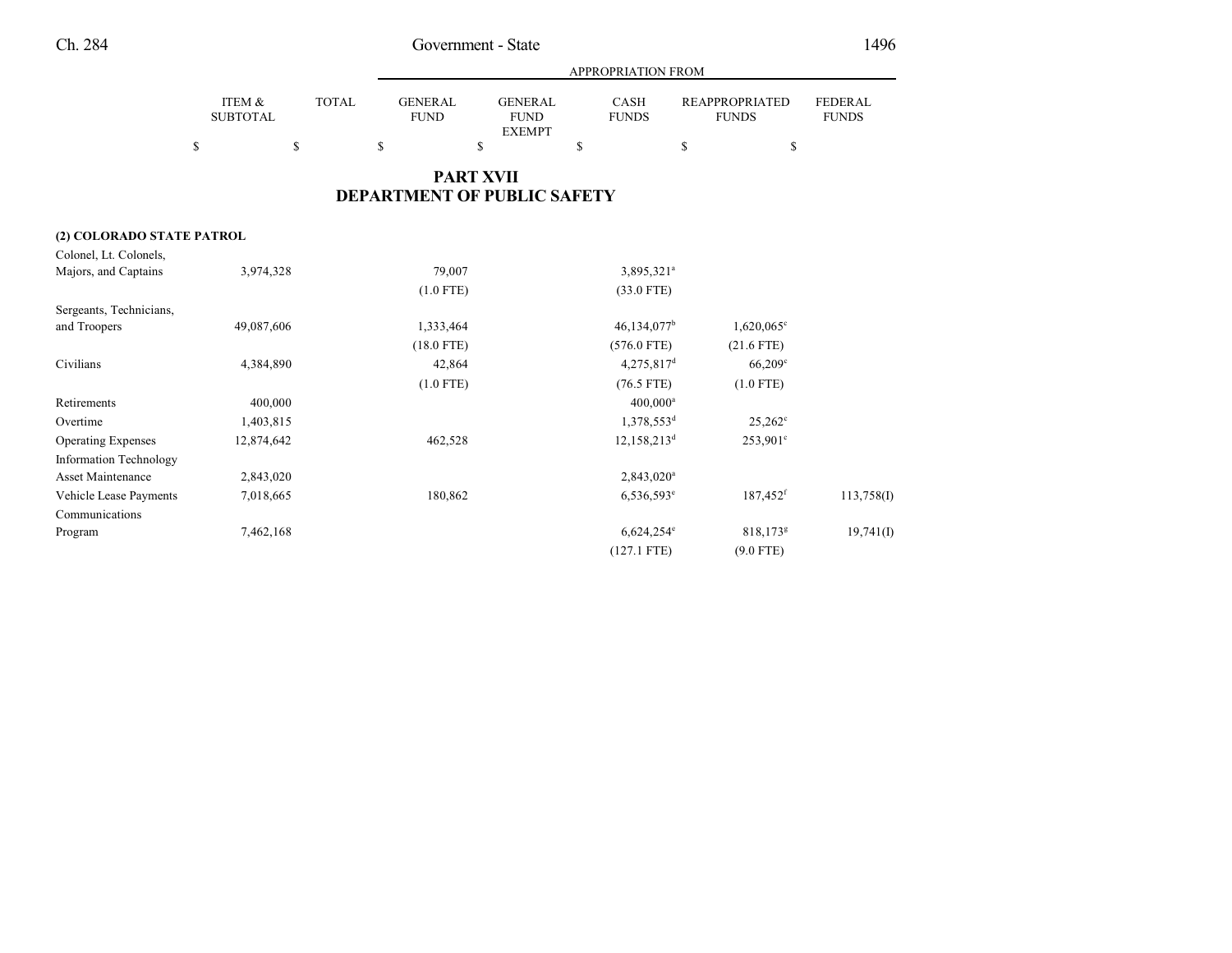| <b>State Patrol Training</b> |                      |                    |                          |                        |              |
|------------------------------|----------------------|--------------------|--------------------------|------------------------|--------------|
| Academy                      | 2,370,021            |                    | $1,882,550$ <sup>h</sup> | 487,471 <sup>i</sup>   |              |
|                              |                      |                    | $(17.0$ FTE)             |                        |              |
| Safety and Law               |                      |                    |                          |                        |              |
| <b>Enforcement Support</b>   | 3,473,679            |                    | $1,012,512^j$            | 2,461,167 <sup>k</sup> |              |
|                              |                      |                    |                          | $(4.0$ FTE)            |              |
| Aircraft Program             | 727,859              |                    | 536,509                  | $191,350^{\rm m}$      |              |
|                              |                      |                    | $(4.5$ FTE)              | $(1.5$ FTE)            |              |
| <b>Executive and Capitol</b> |                      |                    |                          |                        |              |
| Complex Security             |                      |                    |                          |                        |              |
| Program                      | 3,944,613            | 2,697,904          |                          | 1,246,709 <sup>n</sup> |              |
|                              |                      | $(41.0$ FTE)       |                          | $(20.0$ FTE)           |              |
| Hazardous Materials          |                      |                    |                          |                        |              |
| <b>Safety Program</b>        | 1,135,380            |                    | 1,135,380°               |                        |              |
|                              |                      |                    | $(12.0$ FTE)             |                        |              |
| Automobile Theft             |                      |                    |                          |                        |              |
| Prevention Authority         | <del>5,333,420</del> |                    | 5,333,420 <sup>p</sup>   |                        |              |
|                              | 5,326,920            |                    | 5,326,920 <sup>p</sup>   |                        |              |
|                              |                      |                    | $(3.0$ FTE)              |                        |              |
| Victim Assistance            | 651,246              |                    | 197,000 <sup>q</sup>     | $280,320$ <sup>r</sup> | 173,926(I)   |
|                              |                      |                    |                          | $(5.0$ FTE)            | $(1.8$ FTE)  |
| Counter-drug Program         | 4,000,000            |                    | 4,000,000s               |                        |              |
| Motor Carrier Safety and     |                      |                    |                          |                        |              |
| Assistance Program           |                      |                    |                          |                        |              |
| Grants                       | 3,724,074            |                    | 326,607 <sup>a</sup>     |                        | 3,397,467(I) |
|                              |                      |                    |                          |                        | $(32.0$ FTE) |
| <b>Federal Safety Grants</b> | 1,073,045            |                    |                          |                        | 1,073,045(I) |
| Ch. 284                      |                      | Government - State |                          |                        | 1497         |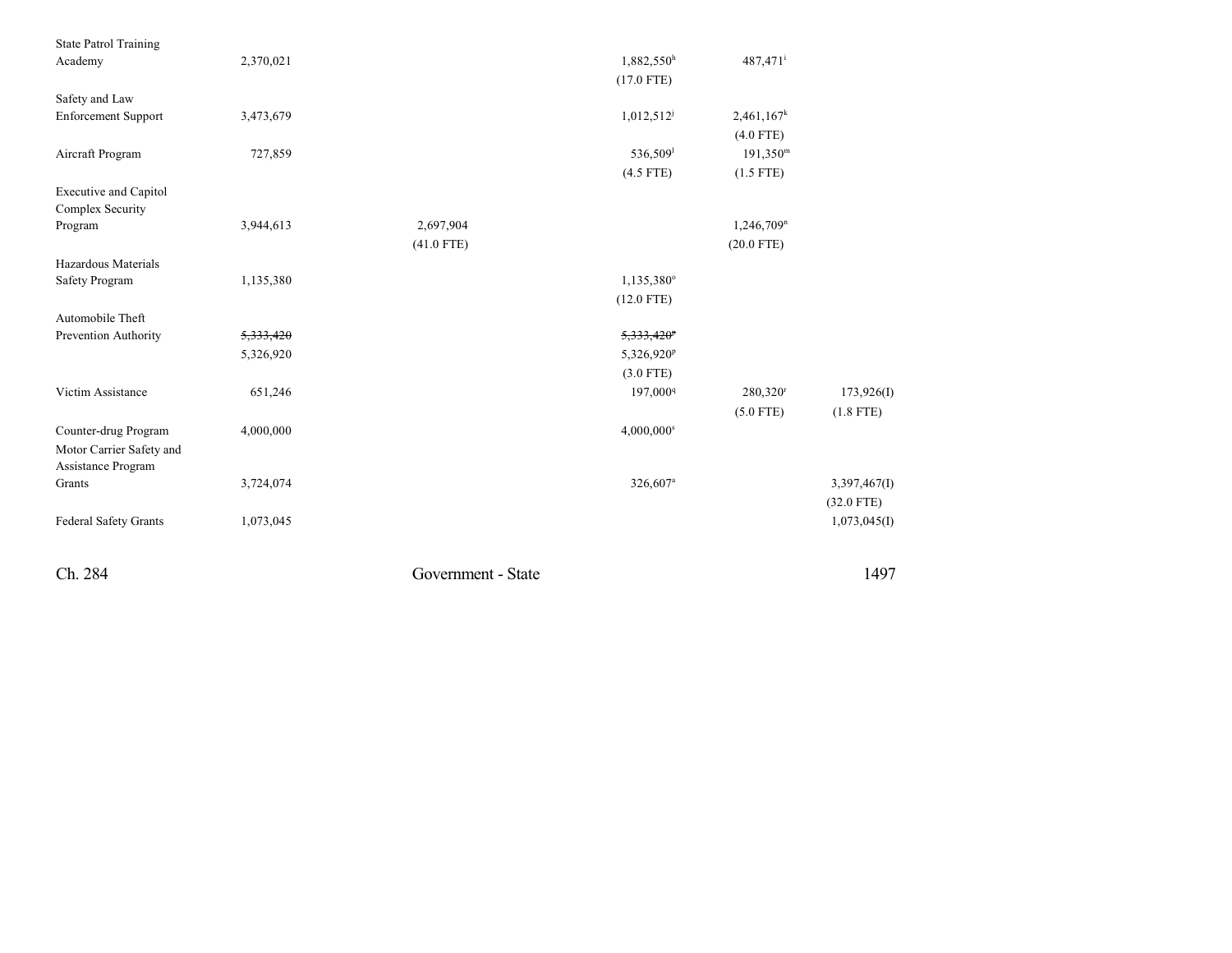### Ch. 284 Government - State 1498

|                          |        |                           |                            |        | <b>APPROPRIATION FROM</b>     |    |                                                |   |                        |                                |                        |                           |  |
|--------------------------|--------|---------------------------|----------------------------|--------|-------------------------------|----|------------------------------------------------|---|------------------------|--------------------------------|------------------------|---------------------------|--|
|                          |        | ITEM &<br><b>SUBTOTAL</b> | <b>TOTAL</b>               |        | <b>GENERAL</b><br><b>FUND</b> |    | <b>GENERAL</b><br><b>FUND</b><br><b>EXEMPT</b> |   | CASH<br><b>FUNDS</b>   | REAPPROPRIATED<br><b>FUNDS</b> |                        | FEDERAL<br><b>FUNDS</b>   |  |
|                          | ¢<br>Φ |                           | \$                         | ¢<br>Ф |                               | \$ |                                                | Ф |                        | \$                             | \$                     |                           |  |
| Indirect Cost Assessment |        | 8,213,058                 | 124,095,529<br>124,089,029 |        |                               |    |                                                |   | 7,431,058 <sup>t</sup> |                                | $473.359$ <sup>u</sup> | $(2.0$ FTE)<br>308,641(I) |  |

<sup>a</sup> These amounts shall be from the Highway Users Tax Fund created in Section 43-4-201 (1) (a), C.R.S.

<sup>b</sup> Of this amount, \$45,174,276 shall be from the Highway Users Tax Fund created in Section 43-4-201 (1) (a), C.R.S., \$870,944 shall be from the E-470 Toll Road Authority, \$35,644 shall be from the Vehicle Identification Number Inspection Fund created in Section 42-5-204 (2) (a), C.R.S., and \$53,213 shall be from various sources of cash funds.

Of these amounts \$1,916,280 shall be from Limited Gaming funds appropriated to the Department of Revenue and \$49,157 shall be from other state agencies. <sup>c</sup>

<sup>d</sup> Of these amounts, \$17,134,932 shall be from the Highway Users Tax Fund created in Section 43-4-201 (1) (a), C.R.S., \$218,874 shall be from the E-470 Toll Road Authority, \$119,813 shall be from the Vehicle Identification Number Inspection Fund created in Section 42-5-204 (2) (a), C.R.S., and \$338,964 shall be from various sources of cash funds.

 Of these amounts, \$12,163,895 shall be from the Highway Users Tax Fund created in Section 43-4-201 (1) (a), C.R.S., \$698,213 shall be from user fees from non-state <sup>e</sup> agencies, and \$298,739 shall be from various sources of cash funds.

<sup>f</sup> This amount shall be from various sources of reappropriated funds.

<sup>g</sup> Of this amount, \$317,768 shall be from the Department of Transportation, \$174,119 shall be from Limited Gaming funds appropriated to the Department of Revenue, \$155,308 shall be from the Department of Corrections, \$152,500 shall be from the Department of Natural Resources, \$16,858 shall be from the Department of Higher Education (Adams State College), \$1,280 shall be from the Department of Revenue, and \$340 shall be from the Colorado Bureau of Investigation.

 $h$  Of this amount, \$1,802,925 shall be from the Highway Users Tax Fund created in Section 43-4-201 (1) (a), C.R.S., and \$79,625 shall be from user fees from non-state agencies.

<sup>i</sup> This amount shall be from user fees collected from other state agencies.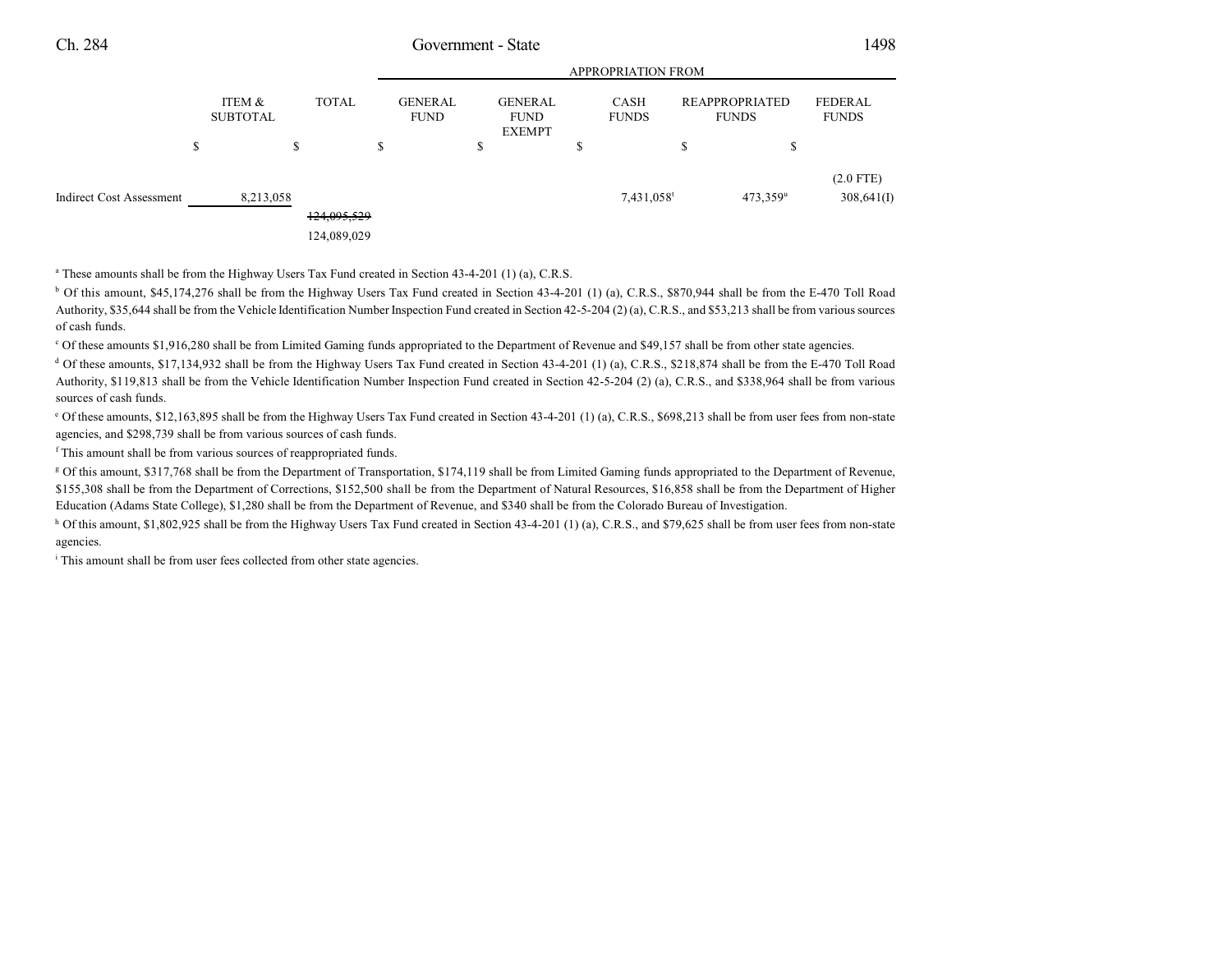<sup>j</sup> Of this amount, \$456,377 shall be from user fees collected from non-state agencies and \$556,135 shall be from various sources of cash funds.

<sup>k</sup> Of this amount, \$1,817,282 shall be from the Department of Transportation and \$643,885 shall be from user fees collected from other state agencies.

<sup>1</sup> Of this amount, \$346,865 shall be from the Highway Users Tax Fund created in Section 43-4-201 (1) (a), C.R.S., \$180,000 shall be from the Aircraft Engine Fund, and \$9,644 shall be from various sources of cash funds.

 $<sup>m</sup>$  This amount shall be from user fees collected from other state agencies.</sup>

<sup>n</sup> Of this amount, \$531,551 shall be from the Judicial Department, \$300,703 shall be from the Department of Personnel Capitol Complex leased space rent proceeds, \$290,096 shall be from the Legislative Department, and \$124,359 shall be from the Department of Law.

<sup>o</sup> Of this amount, \$794,966 shall be from the Highway Users Tax Fund created in Section 43-4-201 (1) (a), C.R.S., \$218,586 shall be from the Nuclear Materials Transportation Fund created in Section 42-20-511, C.R.S., and \$121,828 shall be from the Hazardous Materials Safety Fund created in Section 42-20-107 (1), C.R.S.

<sup>p</sup> This amount shall be from the Colorado Auto Theft Prevention Cash Fund created in Section 42-5-112 (4) (a), C.R.S.

This amount shall be from compulsory insurance fine revenue collected and allocated pursuant to Section 42-4-1409 (9), C.R.S. <sup>q</sup>

<sup>r</sup> This amount shall be from the Division of Criminal Justice, Victims Assistance Sub-program.

<sup>s</sup> This amount shall be from local governments for the purchase of counter-drug equipment from the federal government pursuant to Title 10, Chapter 18, Section 381 U.S.C.

<sup>t</sup> Of this amount, \$7,209,081 shall be from the Highway Users Tax Fund created in Section 43-4-201 (1) (a), C.R.S., \$104,166 shall be from the E-470 Toll Road Authority, \$12,730 shall be from the Vehicle Identification Number Inspection Fund created in Section 42-5-204 (2) (a), C.R.S., and \$105,081 shall be from various sources of cash funds.

<sup>u</sup> Of this amount, \$65,632 shall be from other state agencies for dispatch services, \$14,136 shall be from the Department of Natural Resources, and \$393,591 shall be from various sources of reappropriated funds.

#### **TOTALS PART XVII**

| (PUBLIC SAFETY) | <del>\$273,982,783</del> | \$84,338,122 | \$136,496,137 <sup>a</sup>  | \$25,083,490 | $$28,065,034^b$ |
|-----------------|--------------------------|--------------|-----------------------------|--------------|-----------------|
|                 | \$273,976,283            |              | $$136.489.637$ <sup>a</sup> |              |                 |

 $\alpha$  Of this amount, \$105,755,507 is from the Highway Users Tax Fund pursuant to Section 43-4-201 (3) (a) (III) (C), C.R.S.

<sup>b</sup> This amount contains an (I) notation.

Ch. 284 Government - State 1499